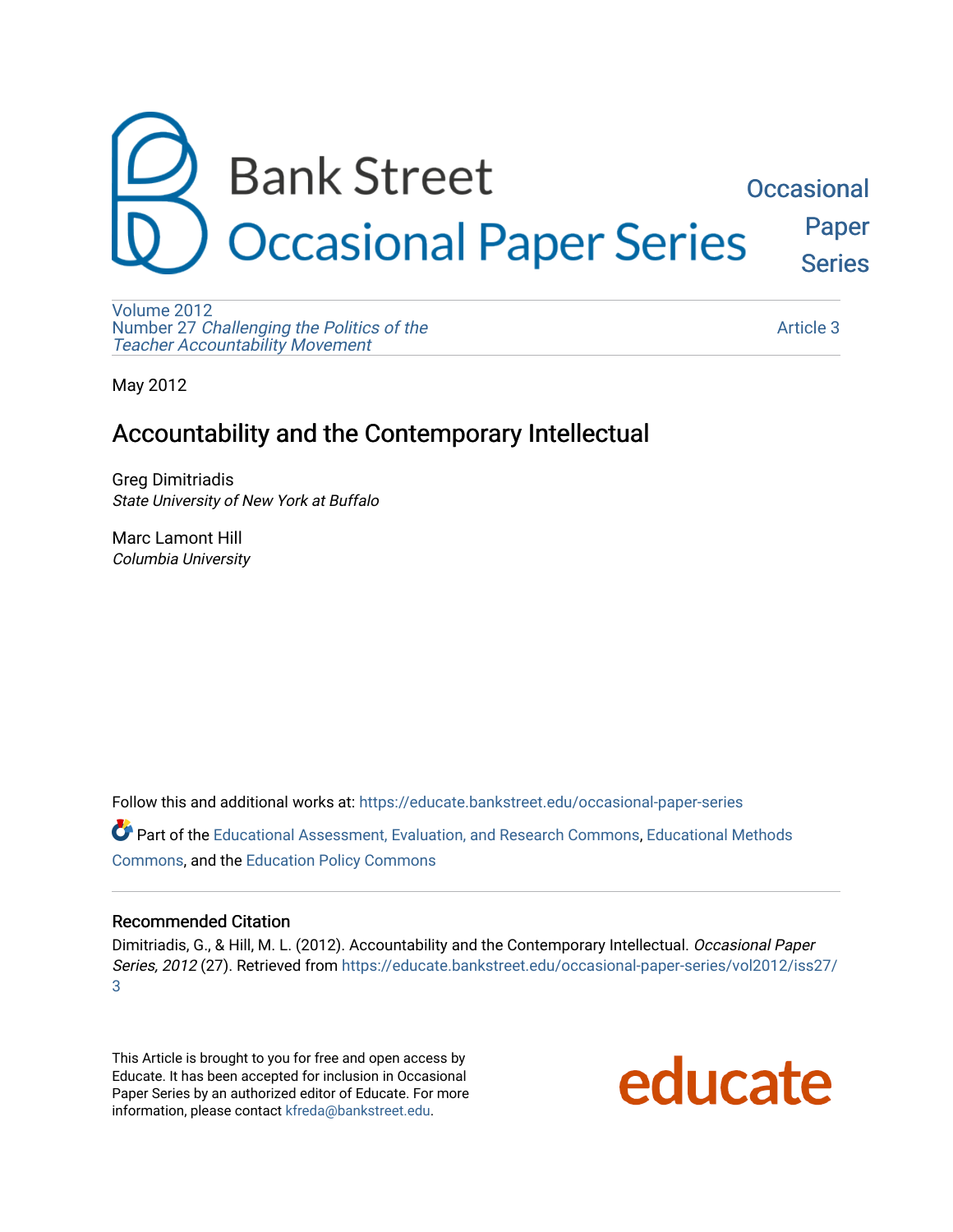# **Accountability and the Contemporary Intellectual**

### *Greg Dimitriadis & Marc Lamont Hill*

In his magisterial *Anti-Intellectualism in American Life* (1963) Richard Hofstadter marked a powerful distinction between intelligence and intellect. While intelligence is highly specific, delimited and connected to narrow or limited goals, intellect is open, creative, and less bound to particular domains. "Whereas intelligence seeks to grasp, manipulate, re-order, adjust, intellect examines, ponders, wonders, theorizes, criticizes, imagines" (p. 25). For Hofstadter, the increased focus on "intelligence" was linked to the "rise of the expert"—the collective fetishizing of technical expertise so much a part of anti-intellectualism in American life. In the realm of education, teacher accountability and school reform movements reflect these twinned tendencies—the valorization of specific kinds of technical expertise and a more general distrust of the intellectual and intellectual life. These tendencies are evident across the academic spectrum—from elementary through higher education. They bear down upon those of us in tertiary and non-tertiary education alike. They demand responses from us all.

Accountability and reform efforts in the US and around the world have been linked to a particular kind of evidence-based research. This research relies largely on the use of large-scale, randomized control trials. The goal of this research is to find the most seemingly "effective" pedagogical strategies, which can then be applied by teachers in the classroom. Teachers can then be judged, measured, and evaluated by their results, which are typically determined through student performance on standardized high stakes tests.

Presumably, if teachers simply did "what works," students would learn (and test) more effectively. The ultimate goal of evidence-based research and reform is the goal of many such technical exercises—the eradication of individual judgment and, ultimately, the individual. The goal of these deskilling processes is to banish teachers as intellectuals, to replace their individual and context-driven forms of intellectual production with "proven techniques" that can presumably be applied by a rotating set of functionaries.

It is impossible to understand these tendencies without understanding the deep, anti-intellectual tendencies at the heart of the contemporary American psyche. While pervasive in the 1960s, Hofstadter noted that anti-intellectualism "can rarely be called dominant" and that "the most malign forms are found mainly among small if vociferous minority groups" (p. 20). What was emergent in Hofstadter's time has become dominant in our own. Anti-intellectualism today is no longer confined to small circles. It has run rampant. Gathering, manipulating, and reordering information has come to replace thinking as the dominant mode of intellectual activity.

Indeed, the practice of thinking is often distrusted as (at best) impractical or (at worst) elitist. These tendencies are reflected in the field of education writ large—from K-12 classrooms where teachers are routinely subjected to reform efforts that rob them of their autonomy, to university hallways where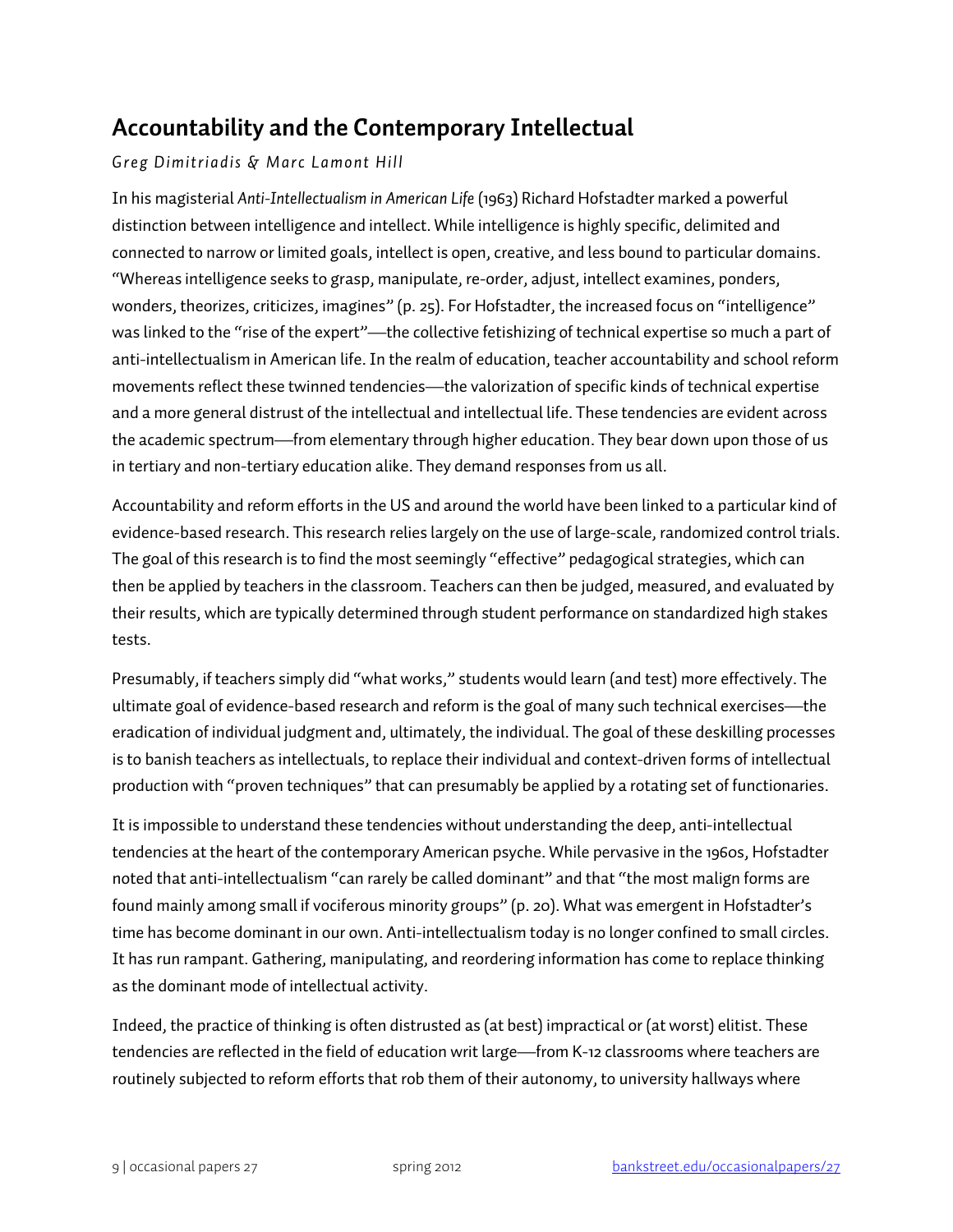faculty are operating under audit logics that privilege narrow, technical competence in specific areas over broader kinds of intellectual engagement.

All of this points to a central project—rethinking the nature of intellectual work today for all of us in education. This project is aided by Edward Said, who drew a powerful and useful set of distinctions in his Representations of the Intellectual. Here, he separated the work of the intellectual into three roles and responsibilities. First, the intellectual is responsible to his or her discipline. That is, he or she is responsible to the accumulated knowledge in his or her specialty. This means both understanding that history, contributing to it, and passing it down to students.

Second, the intellectual is responsible to the broader social context in which he or she works. That is, he or she is responsible for responding to larger social and political issues. For Said, this was sharply underscored in his public intellectual work on the plight of Palestine, for which he was a tireless advocate.

Third, the intellectual is responsible to the larger (and limitless) body of knowledge outside of his or her specialty. That is, he or she should proudly remain in part an "amateur." This means avoiding narrow specialization and maintaining a love for intellectual exploration across multiple domains.

Said gives us another way to think about our "accountability" that stretches beyond the narrow, scientific notions currently in vogue. This alternative vision does not signal a turn away from our responsibility to students. Rather, it means widening the scope of such accountability to give educators a more expansive vision of what it means to do intellectual work today.In addition to our specialized knowledge, we are responsible for responding to larger social and political issues as we resist the lure of narrow "expertise" and its closures.

The latter was a central concern for Said as it was for Hofstadter, as intellectuals can easily become "experts" in service only to narrow power elites, whether on the Left or Right. Hofstadter wrote, "An acute and paradoxical problem of intellect as a force in modern society stems from the fact that it cannot lightly reconcile itself to either its associations with power or to its exclusion from an important political role" (p. 229). Negotiating these tensions is difficult and forces several challenges upon educational workers. Ultimately, these tensions demand an engagement with transgressive intellectual work that is informed by a pragmatic assessment of the current intellectual, political, and cultural landscape.

Such a project requires us to deploy modes and methods of resistance and transformation within increasingly anti-intellectual educational spaces. We must stretch (and, at times, blur) the [epistemological](http://www.merriam-webster.com/dictionary/epistemology) boundaries of our respective fields and disciplines, thereby allowing new possibilities for locating, measuring, and validating knowledge claims. We must articulate a vision of accountability that underscores both the intrinsic and practical value of individual judgment and action. We must also expand our vocabulary of reform by separating "standards" from "standardization," "practice" from